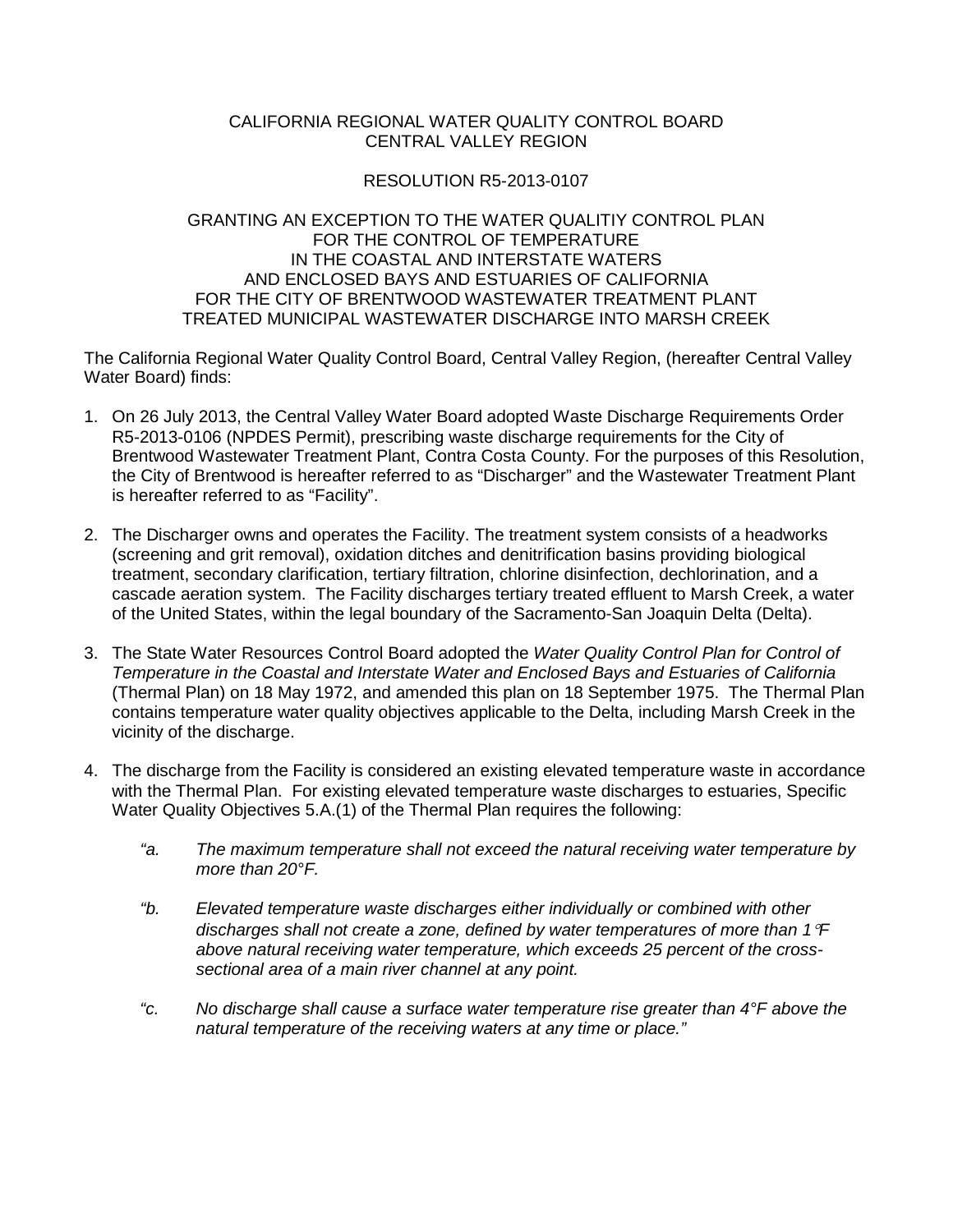## RESOLUTION R5-2013-0107 2 CITY OF BRENTWOOD WASTEWATER TREATMENT PLANT CONTRA COSTA COUNTY

- 5. The Discharger is unable to comply with these temperature water quality objectives. However, an exception to the Thermal Plan may be authorized under General Water Quality Provision No. 4, in accordance with Section 316(a) of the CWA. The exception is promulgated in 40 CFR Section 125.73(a), which provides that, "*Thermal discharge effluent limitations or standards established in permits may be less stringent than those required by applicable standards and limitations if the discharger demonstrates to the satisfaction of the director that such effluent limitations are more stringent than necessary to assure the protection and propagation of a balanced, indigenous community of shellfish, fish and wildlife in and on the body of water into which the discharge is made. This demonstration must show that the alternative effluent limitation desired by the discharger, considering the cumulative impact of its thermal discharge together with all other significant impacts on the species affected, will assure the protection and propagation of a balanced indigenous community of shellfish, fish and wildlife in and on the body of water into which the discharge is to be made.*"
- 6. The Discharger conducted thermal studies and provided findings in a January 2010 report entitled "Thermal Plan Exception Justification for the City of Brentwood Wastewater Treatment Plant". The Thermal Plan Exception Justification report was submitted to the National Oceanic and Atmospheric Administration (NOAA) National Marine Fisheries Service (NMFS) and the United States Fish and Wildlife Service (USFWS) for review. Approval of the Thermal Plan exception was provided by NMFS on 19 August 2011 and USFWS on 31 January 2013. USFWS recommended that for future permit renewals additional temperature monitoring and/or analysis would be useful to evaluate the thermal effects of the discharge to Delta Smelt in lower Marsh Creek near Big Break.
- 7. Based on the findings of the Thermal Plan Exception Justification report, the Discharger requested exceptions to Specific Water Quality Objectives 5.A.(1)a – c of the Thermal Plan. The following effluent and receiving water temperature limitations will assure the protection and propagation of a balanced, indigenous community of shellfish, fish and wildlife in and on the body of water into which the discharge is made:
	- a. The maximum effluent temperature shall not exceed the natural receiving water temperature by more than:
		- i. 20º F from 1 February through 30 November; or
		- ii. 24 º F from 1 December through 31 January.
	- b. The discharge shall not cause the surface water temperature to raise greater than  $5^{\circ}$  F above the natural temperature of the receiving water on a monthly average basis for the months of March through September.
	- c. The discharge shall not cause the receiving water temperature to exceed:
		- i. 74 º F as monthly average for October;
		- ii. 72 ° F as monthly average for November;
		- iii.  $65^\circ$  F as a period average for 1 December through 28 February."